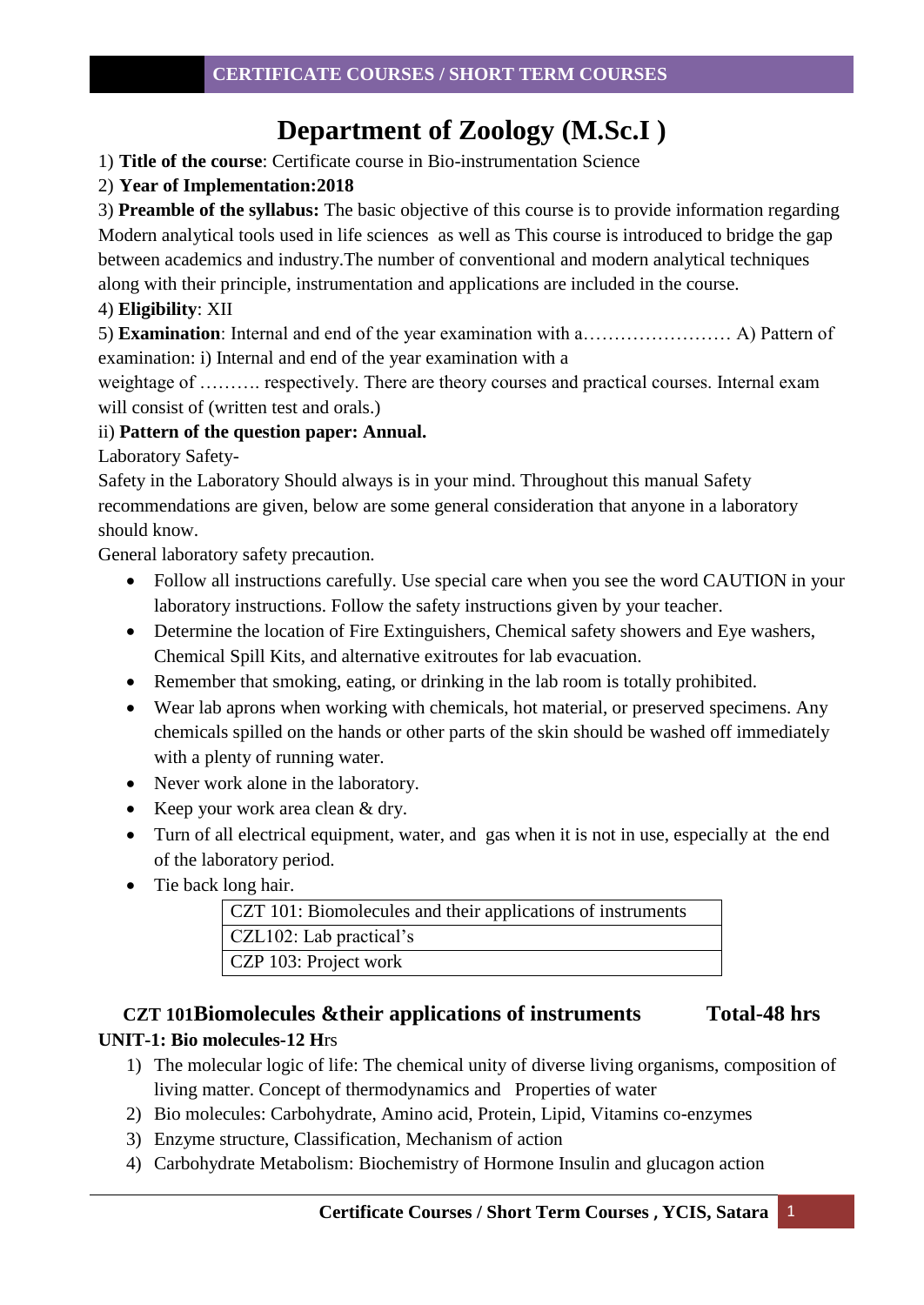#### **Learning outcomes** –

- The student will be able to get knowledge of molecules of life.
- He will be able to understand the role of carbohydrates, fats, proteins, vitamins and their metabolic activities.

## **UNIT 2- Biostatistics12 Hrs**

- 1) Introduction and application of Biostatistics, Probability
- 2) Measurement of central tendency, Measures of Dispersion,
- 3) Correlation: Types and methods of correlation, Testing hypothesis, Null hypothesis
- 5) Analysis of Variance (ANOVA**)**

#### **Learning outcomes**-

- The student will encompass the methodology and theory of statistics applied to problems in the life and health sciences.
- They will be able to understand and apply statistical methods in their research.

# **UNIT-3 Cell and Histology 12 hrs**

- 
- 1) Fundamentals of histology: Tissue structure structures and their organization, Cell membrane, cell organelle and Marker Bio molecules
- 2) Microscopy: Light microscope, Phase contrast microscope, Scanning electron microscope, Transmission
- 3) Electron microscope
- 3) Preparation Of slide: Fixatives Types and choice, Sample preparation, Microtome
- 4) Stains: Methods tools and techniques for tissue staining, Principles of histochemical reactions Staining and visualization of a) carbohydrates b) proteins c) lipids d) Nucleic acid

#### **Learning outcomes-**

- Students will be able to identify the basic structure of cells, tissues and organs .
- They will be able to interpret histological images and identify the tissue source and structures

#### **UNIT 4 - Molecular biology and genetic engineering 12 hrs**

- **1) Nucleic Acid**: Structure and biochemistry of nucleic acid, Central dogma of molecular biology (Replication, transcription, Translation) Process of Mitosis and meiosis.
- 2) **Genetic Engineering-** Vector, Plasmid, Ti-plasmid, Restriction Endonucleases, Exonucleases, Antibiotic resistance transfer by plasmid
- **3) Modern tools and technique used in Taxonomy-** DNA amplification by PCR, DNA Barcoding, DNA sequencing
- 4) **Immune System:** system overview, innate and acquired immune system. Components of immune system. B cell and T cell mediated Immune System, Antigen Antibody interaction.

#### **Learning outcomes**-

- Student will be able to understand how these molecules interact within the cell for proper growth and development of cell.
- They will be able to emphasize molecular mechanisms

#### **CZL 102-Practical 96 hrs**

- 1) Introduction to measurements: balances and pipetting.
- 2) Preparation of solutions of given normality and its standardization.
- 3) Examples based on Mean ,Median ,Mode
- 4) Examples based on Student t-test
- 5) Examples based on ANOVA
- 6) Examples based on Probability
- 7) Examples based on Correlation coefficient